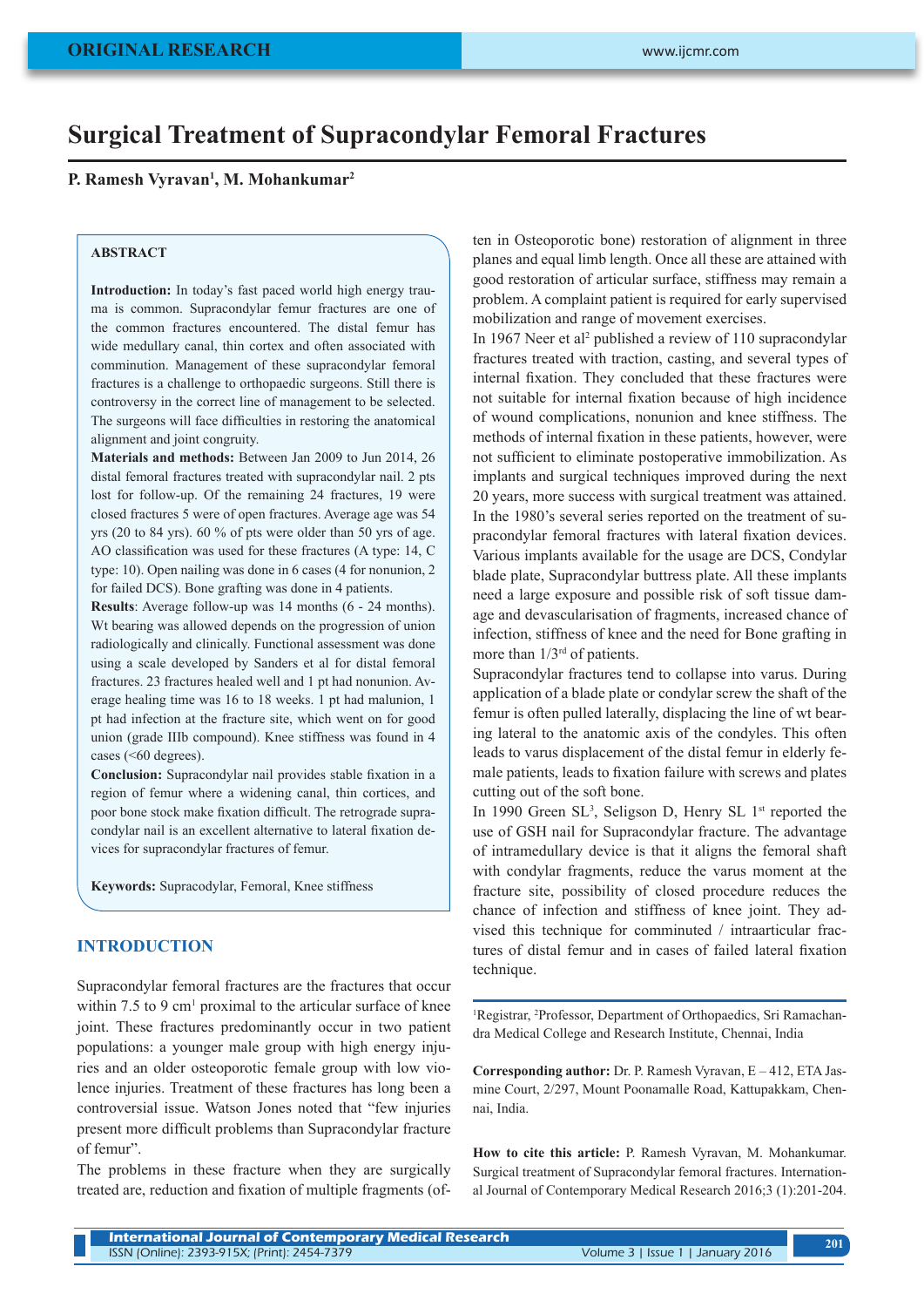## **MATERIAL AND METHODS**

Between January 2009 to June 2014, 26 supracondylar fractures were treated with supracondylar nailing. 2 patients lost for follow up. The age range was 20 to 84 years (average 54 years). Male to female ratio was 14:10. 14 patients are older than 50 years. 8 patients are younger than 50 years. 20 fractures were closed and 4 were open, of which 2 are Grade II and another 2 are Grade IIIb.

The fractures were classified according AO classification: The breakup is 14 were extra articular fracture. Among these - A1: 6, A2: 4, A3: 4. 10 were intraarticular fracture. Among these - C1: 6, C2: 2, C3: 2.

Open nailing was done in 6 patients and closed nailing was done in 18 pts. 4 pts were operated for nonunion of supracondylar fracture due to initial native treatment. 2 pts had implant failure with DCS which needed removal of DCS and supracondylar nailing. 4 pts needed bone grafting in this series. Average blood loss was 300 – 400 mg in open nailing. Average surgical time was 1 ½ - 2 hrs. Follow-up period was 6 months- 24 months. Patients were mobilized on the  $3<sup>rd</sup>$  postoperative day with support and toe touch wt bearing. Knee mobilization encouraged from 2nd POD. Progressive weight bearing allowed depending on the radiological and clinical evidence of healing. Patients were followed up regularly in 6 weeks interval till union and good ROM was obtained.

### **RESULTS**

Functional assessment was performed using a scale developed by Sanders<sup>4</sup> et al for distal femoral fractures.

Average healing time was  $16 - 18$  weeks. We has Implant failure in 1 patient with distal screw breakage, Infection in 2 patients, Malunion in two 2, Nonunion in 1,

Knee stiffness in 4 cases who had  $ROM < 60^\circ$ , shortening of 3 cm in 3 patients.

Our study had average ROM 90 – 110 degrees. We used Sanders et al rating scale. We had excellent in 6 cases, good in 12 cases, fair in 4 cases and poor in 2 cases. Among the cases A type had excellent to good results in 12 out of total 14 cases. C type had excellent to good results in 6 out of 10. In 2 patients the distal locking screws missed the nail because of poor targeting device. Patellar impingement noticed in 2 patients, one patient had gross restriction of ROM of less than 30 degrees

## **DISCUSSION**

All fractures except one in the present study healed in 16 to 18 weeks. Previous studies using lateral screw and plate fixation report similar times to healing, but 25% to 35% needed bone grafting because of delayed union or non unions. In our study 4 patients needed Bone grafting because of non union of supracondylar fractures due to initial native treatment which was treated with supracondylar nail.

Several rating system for supracondylar fracture exists. Sanders<sup>4</sup> et al rating system

(Table 1) was chosen because it emphasis the most important patient outcome factor pain and knee ROM. Patients with

| <b>Function</b>                                                                        | <b>Result</b> | <b>Points</b>  |
|----------------------------------------------------------------------------------------|---------------|----------------|
| Range of motion - Flexion                                                              |               |                |
| >125                                                                                   | Excellent     | 6              |
| $100 - 124$                                                                            | Good          | 4              |
| $90 - 99$                                                                              | Fair          | $\overline{c}$ |
| $90$                                                                                   | Poor          | $\Omega$       |
| Extension                                                                              |               |                |
| $\Omega$                                                                               | Excellent     | 3              |
| $\leq$ =5                                                                              | Good          | $\overline{2}$ |
| $6 - 10$                                                                               | Fair          | 1              |
| >10                                                                                    | Poor          | $\theta$       |
| Deformation - Angulation                                                               |               |                |
| $\theta$                                                                               | Excellent     | 3              |
| < 10                                                                                   | Good          | $\overline{2}$ |
| $10 - 15$                                                                              | Fair          | 1              |
| >15                                                                                    | Poor          | $\theta$       |
| Shortening (cm)                                                                        |               |                |
| $\theta$                                                                               | Excellent     | 3              |
| <1.5                                                                                   | Good          | $\overline{2}$ |
| $1.5 - 2.5$                                                                            | Fair          | 1              |
| >2.5                                                                                   | Poor          | $\theta$       |
| Pain                                                                                   |               |                |
| None                                                                                   | Excellent     | 10             |
| Occasional or with changes in                                                          |               |                |
| weather, or both                                                                       | Good          | 7              |
| With fatigue                                                                           | Fair          | 5              |
| Constant                                                                               | Poor          | $\Omega$       |
| Walking ability                                                                        |               |                |
| Unrestricted                                                                           | Excellent     | 6              |
| $>30$ minutes to $< 60$ minutes                                                        | Good          | 4              |
| $<$ 30 minutes                                                                         | Fair          | $\overline{c}$ |
| walks at home, is confirmed                                                            |               |                |
| to wheelchair, or is bedridden                                                         | Poor          | $\theta$       |
| Stair climbing                                                                         |               |                |
| No limitation                                                                          | Excellent     | 3              |
| Holds rail                                                                             | Good          | $\overline{c}$ |
| One stair at a time                                                                    | Fair          | $\mathbf{1}$   |
| Elevator only                                                                          | Poor          | $\theta$       |
| Return to work (A or B)                                                                |               |                |
| A. Employed before injury                                                              |               |                |
| Returned to pre injury job                                                             | Excellent     | 6              |
| Returned to pre injury job                                                             |               |                |
| With difficulty                                                                        | Good          | 4              |
| Altered full time job                                                                  | Fair          | $\overline{c}$ |
| Part time job or unemployed                                                            | Poor          | $\theta$       |
| B. Retired before injury                                                               |               |                |
| Returned to pre injury lifestyle                                                       | Excellent     | 6              |
| Needs occasional help                                                                  | Good          | 4              |
| Needs assistance at home with                                                          |               |                |
| Activities of daily living                                                             | Fair          | 2              |
| Moved in with family or                                                                | Poor          | $\theta$       |
| Nursing home                                                                           |               |                |
| Excellent: 36-40 points; Good: 26-35 points; Fair: 16-25<br>points; Poor: 0 -15 points |               |                |
|                                                                                        |               |                |
| Table-1: Sanders scoring system                                                        |               |                |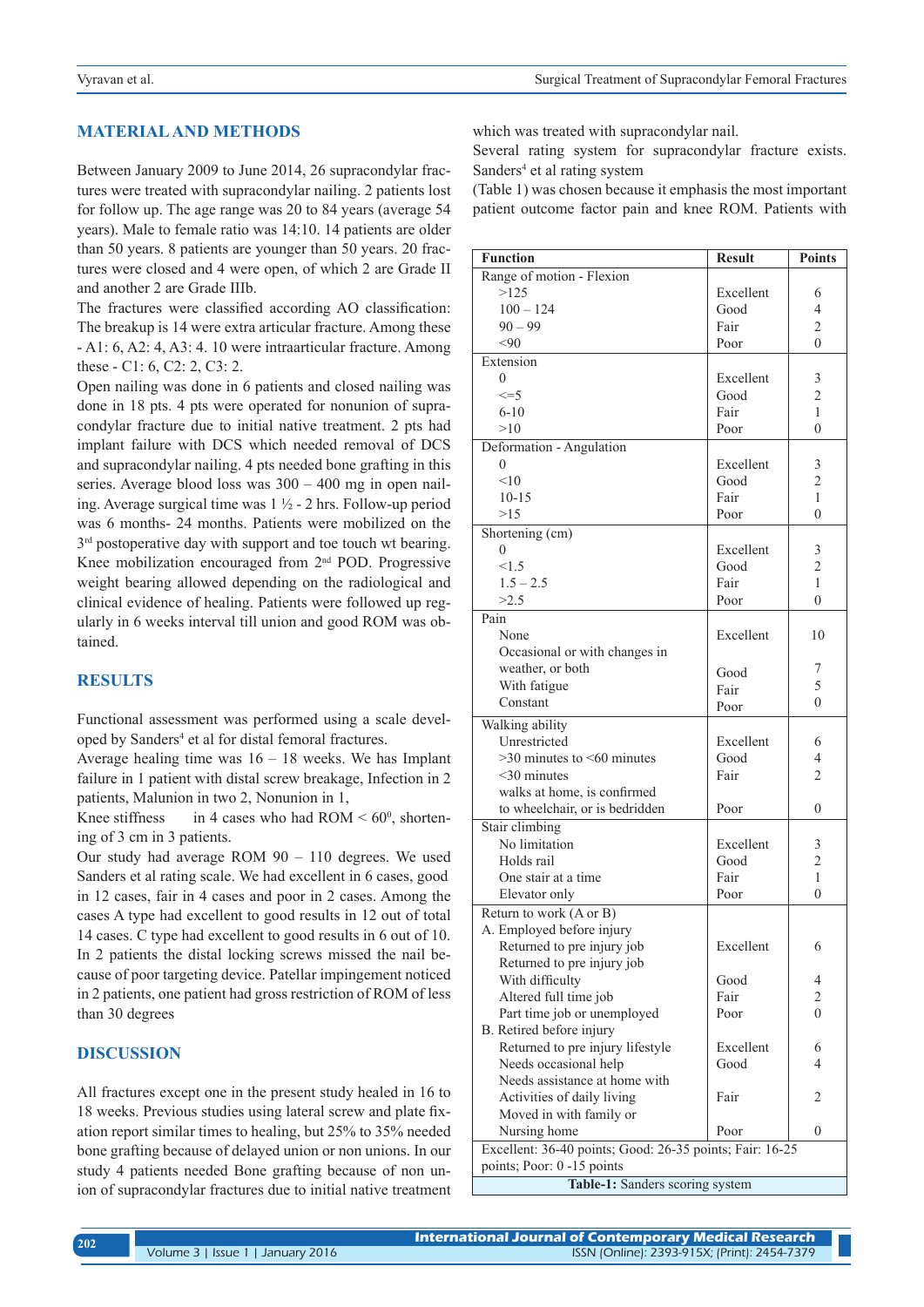

**Figure 1 and 2:** Pre-operative X-rays Showing Comminuted Fracture of Supracondylar Femur- AP and Lateral



Figure 3 and 4: Post-operative X-rays Showing Implant insitu with good fracture healing in reasonable alignment

preexisting osteoarthritis can lead to lower scores despite acquiring pre injury knee status. 4 patients had poor Knee ROM. 2 with distal migration of nail and in 2 pts because of adhesions both intraarticular and extra articular due to open reduction of the fracture and extensive comminution of fragments which prevented early mobilization.

3 patients had 2 cm shortening which did not affect the overall function of the limb. Infection was found in 1 patient who had a Grade III B compound fracture, which was initially stabilized with external fixator and wound debridement and later converted to nail.

Malunion occurred in 1 patient where the nail got rotated during insertion with a femoral shaft fracture near the proximal end of the nail which was treated conservatively with a POP. This patient had gross knee stiffness along with angular and rotational malunion. He had a poor score of 14.

Nonunion occurred in 1 patient who was obese with heavy smoking habit. He had failure of DCS for supracondylar fracture which needed removal of the implant and converted to SC nail with bone grafting. This patient had nonunion at

the fracture site, and he refused further surgery. He had a poor score of 10.

2 patients had nail migration distally in to the joint. One case was C2 fracture, in which the articular fracture was not fixed properly and the nail got migrated anteriorly through the fracture site impinging the patella and caused restriction knee ROM. One patient because of distal screw breakage and nonunion of the fracture site, the nail migrated into the joint. Both of them refused further surgery for removal of the nail.

We found excellent to good results in 18 pts (75%). Out of 14 A type fractures 12 had excellent to good results, 2 had fair and no poor results. Out of 10 C type fracture 6 had excellent to good results, 2 had fair and 2 had poor results.

Richard Gellman<sup>5</sup> et al (CORR: 1996: 332) in their study on 26 supracondylar femoral fractures treated with SC nail. They had 4 excellent, 15 good, 2 fair and 2 poor results. One pt needed bone grafting in their series. They found that supracondylar nail gives good functional outcomes comparable to lateral fixation devices with significantly less soft tissue dissection. Danziger MB et al in their study on 23 supracondylar fractures managed with SC nail, they had 94% excellent to good results at an average of 3.3 months.

Ingman6 A et al developed an implant in which the distal (condylar) screws have a diagonal configuration so that the screws can be closer to the distal end of the nail, allowing more distal fractures to be fixed. It also utilizes the denser bone of the posterior condyles for more secure fixation in osteoporotic patients. The new implant was used for 24 extra-articular fractures and for 14 articular fractures. There was no significant difficulty with obtaining fixation in very distal fractures and in osteoporotic bone. All fractures united within 3 months except one which required a bone graft at 6 months. Average knee flexion at final follow-up was 101 degrees for extra-articular fractures and 106 degrees for articular fractures. Surgical exposure for nail placement requires significantly less periosteal stripping and soft tissue exposure than that of lateral fixation devices. The retrograde supracondylar nail is an excellent alternative to lateral fixation<sup>7-10</sup> devices for supracondylar fractures of femur.

#### **CONCLUSION**

Supracondylar nail provides stable fixation in a region of femur where a widened canal, thin cortices, and poor bone stock make fixation difficult. We had excellent to good results in 18 pts (75%) and fair in 4 cases and poor in 2 cases. Orthopaedic surgeons experienced with intramedullary nailing will find the supracondylar nail a useful technique. The future prospect arthroscopically assisted method for the retrograde intramedullary nailing of supracondylar femoral fractures affords the potential benefits of intramedullary fixation of these fractures while avoiding the morbidity and complications associated with an arthrotomy.